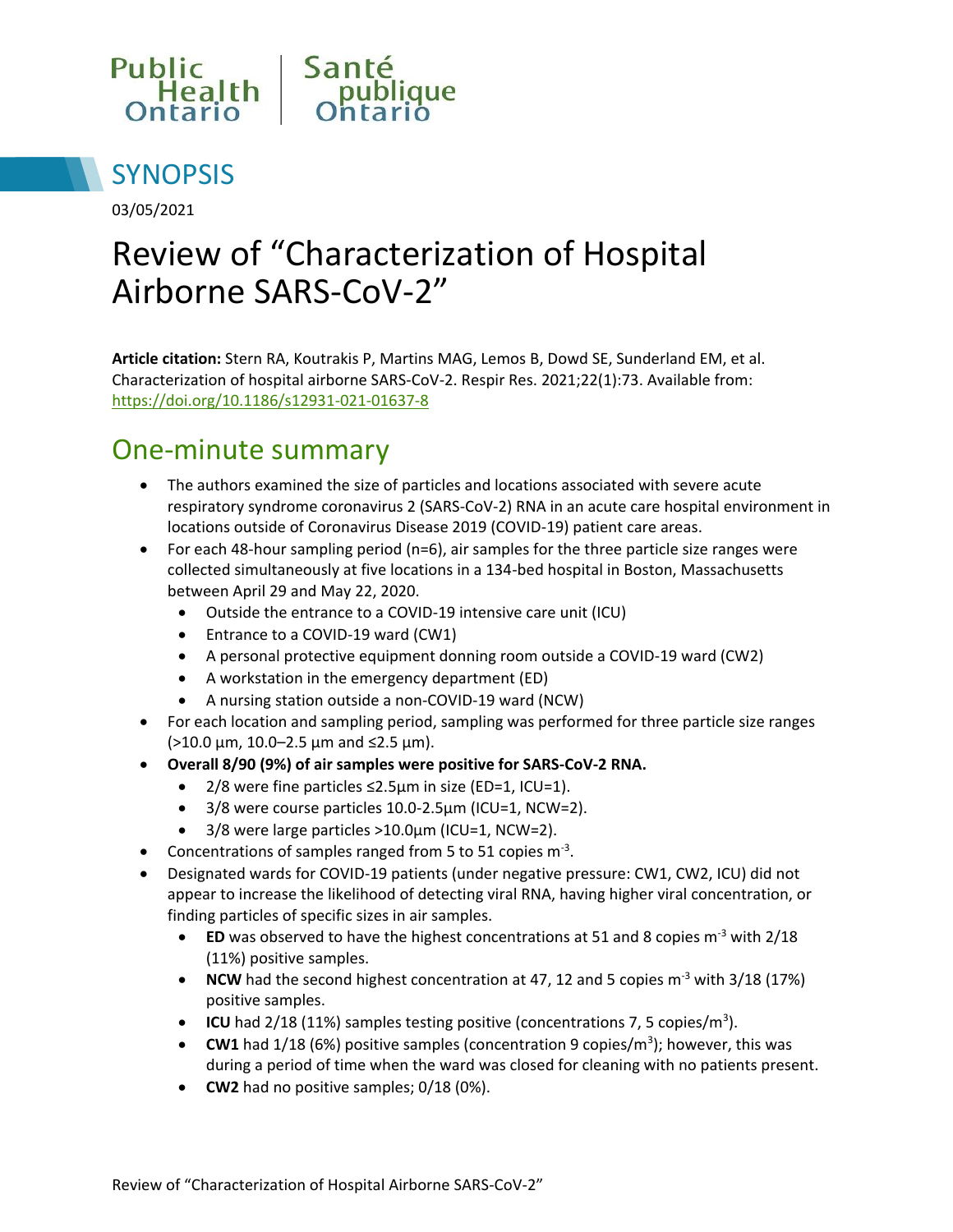- The probability of finding SARS-CoV-2 RNA across all air samples was positively associated with the number of COVID-19 patients in the hospital (r=0.95, P<0.01), which in turn was positively associated with the daily COVID-19 incidence in Massachusetts (r=0.99, P<0.01). However, it was noted:
	- The probability of a positive air sample in the ED was neither associated with the number of patients present nor the number of patients with respiratory complaints.
	- The two samples with the highest viral concentrations were not taken during the time of the peak number of COVID-19 patients in hospital.
- The areas where staff congregated during times of high community rates of COVID-19 was associated with positive air samples for SARS-CoV-2 RNA. The authors speculated that negative pressure units were effective in limiting airborne exposure to SARS-CoV-2 outside those units.

### Additional information

- Micro-environmental cascade impactors that simultaneously collect air samples of the three particle sizes were placed at breathing zone (48–56 inches above the floor) at each sampling location.
- The only positive sample from CW1 was collected between May 11 and 13, 2020, when the unit was closed for cleaning between May 12 and 18, 2020. The unit was not under negative pressure during the cleaning period and ward doors were left open for cleaning staff, who had to pass by the air sampler to access the area for cleaning.
- A significant positive association was observed between the average number of COVID-19 patients staying in the hospital during each sampling period and the likelihood of an air sample testing positive for SARS-CoV-2 RNA:
	- April 29–May 1: 35 patients in hospital; 3/15 samples positive
	- May 5–May 7: 24 patients in hospital; 2/15 samples positive
	- May 11–May 13: 17 patients in hospital; 2/15 samples positive
	- May 13–May 15: 14 patients in hospital; 1/15 samples positive
	- May 18–May 20: 9 patients in hospital; 0/15 samples positive
	- May 20–May 22: 7 patients in hospital; 0/15 samples positive
- Viral concentration in air samples was quantified by reverse transcription quantitative polymerase chain reaction.
- COVID-19 prevention policies in place during the sampling period included universal masking for staff and patients when outside their rooms, visitation restrictions and universal testing for COVID-19 on admission.
- The detection of viral RNA does not by itself indicate a risk of transmission as the infectivity of those viral particles and the infective dose of SARS-CoV-2 is unknown.

### PHO reviewer's comments

• In this study, the authors collected air samples of 3 different size fractions in a hospital in Massachusetts. The number of positive samples was small and the probability of a positive sample was equally distributed among the size ranges and associated with community COVID-19 incidence. This study also notes that positivity did not seem to be associated with the location of COVID-19 patients, but with staff. The authors attributed this observation with the effectiveness of negative-pressure ventilation systems in patient care areas. There are other non-ventilation

Review of "Characterization of Hospital Airborne SARS-CoV-2" 2014 2014 2014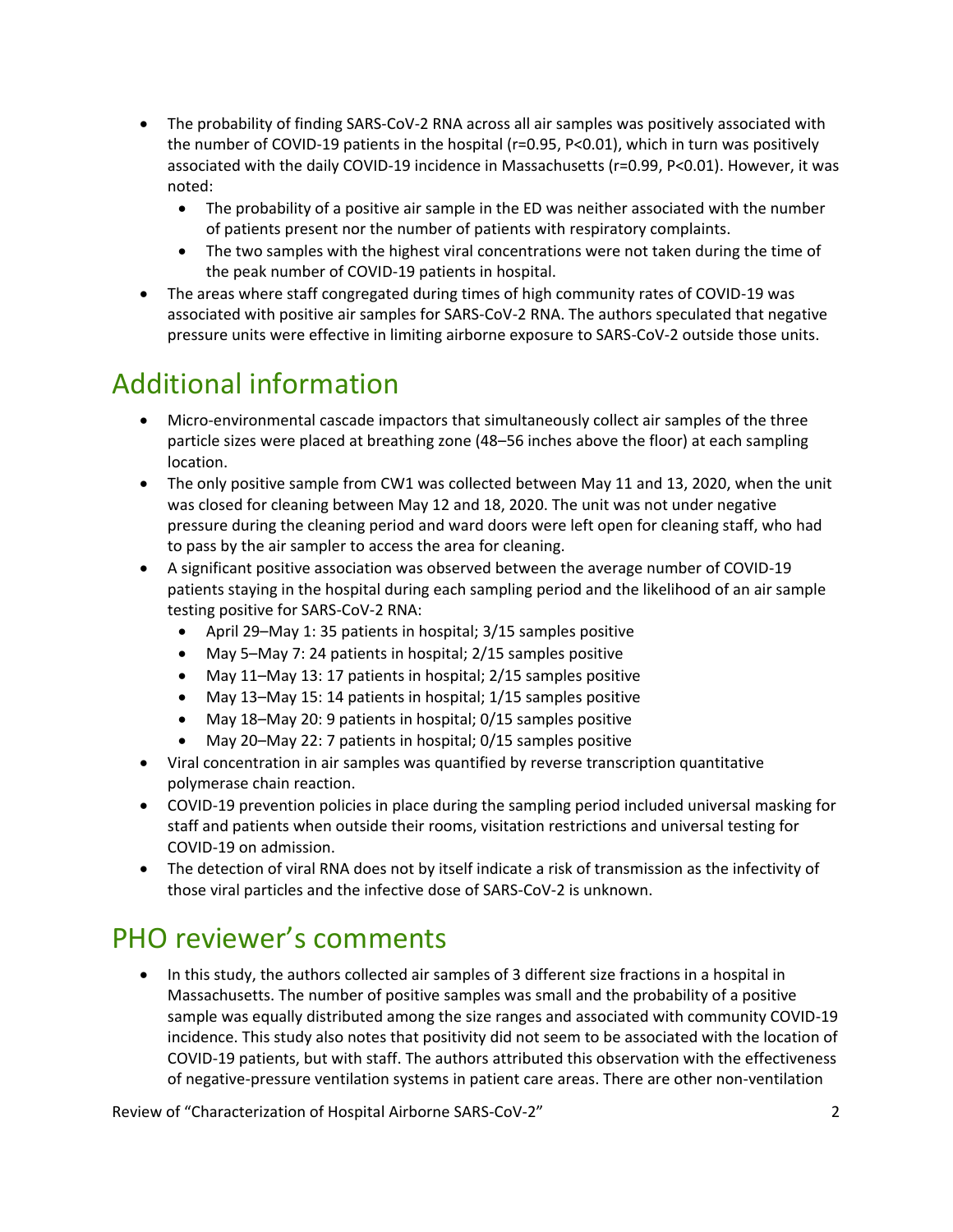factors that may have also contributed to a positive sample, including the timing of infection (patients are likely to be later in their illness course compared to staff), crowding in work areas, re-suspension of particles from cleaning, and differences in personal protective equipment use and staff behaviours at work stations compared to patient care areas.

- The authors did not reference the numerous studies that have not detected SARS-CoV-2 RNA in hospital air samples.<sup>1</sup> Few studies have identified culture-positive SARS-CoV-2 from air samples which were positive by polymerase chain reaction. This study did not attempt viral cultures of positive samples.
- This study did not evaluate nosocomial transmission based on positivity of air samples. Further research evaluating the association between the presence of SARS-CoV-2 RNA in air samples and infection risk would be of interest.
- Notably, two samples in non-patient care areas detected fine particles ≤2.5 µm in size, raising the possibility of long-range aerosol transmission occurring. However, this study did not demonstrate that these particles were infectious.
- The findings in this study also suggest that nosocomial infection risk may be related to staff infection and community COVID-19 rates more than from COVID-19 infected patients. This observation is consistent with known transmission dynamics of SARS-CoV-2 as the highest risk of transmission is in the presymptomatic or early symptomatic period. $2-5$

#### References

1. Ontario Agency for Health Protection and Promotion (Public Health Ontario). COVID-19 routes of transmission – what we know so far [Internet]. Toronto, ON: Queen's Printer for Ontario; 2020 [cited 2021 Mar 05]. Available from: [https://www.publichealthontario.ca/-/media/documents/ncov/covid](http://www.publichealthontario.ca/-/media/documents/ncov/covid-wwksf/2020/12/routes-transmission-covid-19.pdf?la=en)[wwksf/2020/12/routes-transmission-covid-19.pdf?la=en](http://www.publichealthontario.ca/-/media/documents/ncov/covid-wwksf/2020/12/routes-transmission-covid-19.pdf?la=en)

2. Cheng HY, Jian SW, Liu DP, Ng TC, Huang WT; Taiwan COVID-19 Outbreak Investigation Team, et al. Contact tracing assessment of COVID-19 transmission dynamics in Taiwan and risk at different exposure periods before and after symptom onset. JAMA Intern Med. 2020;180(9):1156-63. Available from:<https://doi.org/10.1001/jamainternmed.2020.2020>

3. Johansson MA, Quandelacy TM, Kada S, Prasad PV, Steele M, Brooks JT, et al. SARS-CoV-2 transmission from people without COVID-19 symptoms. JAMA Netw Open. 2021;4(1):e2035057. Available from:<https://doi.org/10.1001/jamanetworkopen.2020.35057>

4. Subramanian R, He Q, Pascual M. Quantifying asymptomatic infection and transmission of COVID-19 in New York City using observed cases, serology, and testing capacity. Proc Natl Acad Sci U S A. 2021;118(9):e2019716118. Available from:<https://doi.org/10.1073/pnas.2019716118>

5. Sun K, Wang W, Gao L, Wang Y, Luo K, Ren L, et al. Transmission heterogeneities, kinetics, and controllability of SARS-CoV-2. Science. 2021;371(6526):eabe2424. Available from: <https://doi.org/10.1126/science.abe2424>